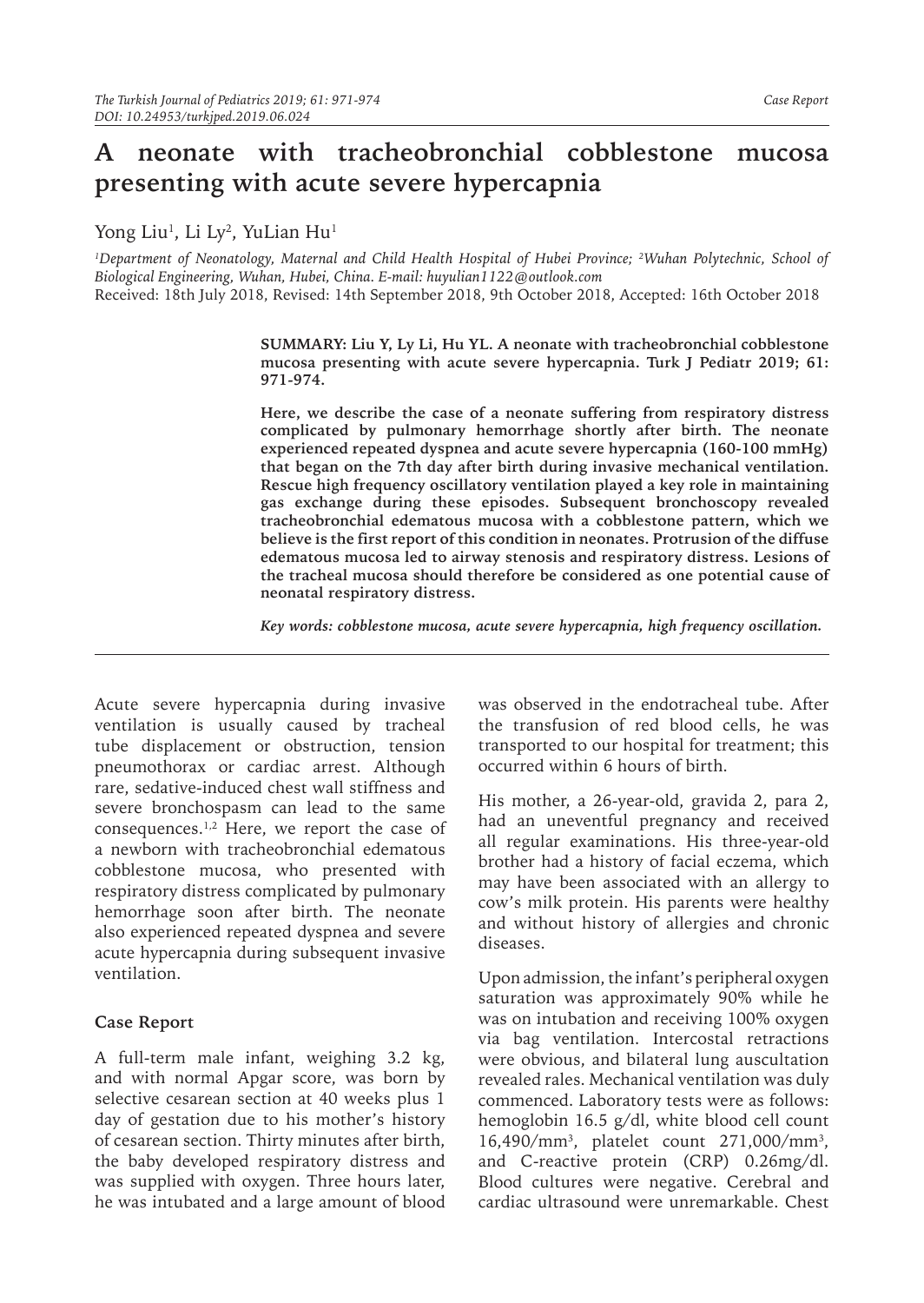X-ray showed diffuse granular shadows, which had almost disappeared by the second day. On the third day, his general and respiratory status were significantly improved, but we failed to extubate, forcing us to re-intubate. A subsequent chest X-ray revealed bilateral

atelectasis with some emphysema.

On the seventh day, the infant suddenly became diaphoretic and cyanotic with severe dyspnea accompanied by some wheezing and rales; breathing sounds were remarkably diminished. Capillary blood gas showed a pH of 6.8, and a pCO $_2$  of 160 mmHg. Increasing the ventilator settings and replacing the endotracheal tube failed to drive the chest wall. Rescue high-frequency oscillation ventilation (HFOV) was thus commenced using maximum amplitude, a mean airway pressure of 24 cm  $\rm H_2$ O and a frequency of 6 Hz. Chest wall swing was unapparent at the beginning but slowly became noticeable. The patient's symptoms gradually improved and blood gas returned to normal after two hours. Subsequent X-rays showed that the earlier atelectasis had overexpanded beyond the twelfth rib, and the lung field was clear. Over the following seven days, four similar episodes, in which pCO $_{\textrm{\tiny{2}}}$  ranged from 100–140 mmHg, occurred soon after tracheal suction, thus requiring rescue HFOV. During the intervals between these episodes, the infant was stable with clear breath sounds. Routine blood cultures did not show any evidence of infection (white cell count was normal) and CRP was within the normal range during this period. Tests for intrauterine infection were also negative. A second cardiac ultrasound did not show any abnormality. We considered that these events were caused by bronchospasms. Intravenous hydrocortisone (2 mg/kg, q6h) and aminophylline (5 mg/kg, q6h) were administered during the second episode; meronpenem and vancomycin were then commenced. Lung computed tomography (CT) showed unevenly inflated lobes and bilateral local bronchial stenosis. Seven days after the first episode, bronchoscopy revealed a tracheal edematous cobblestone mucosa with narrowing of the main bronchi and almost complete occlusion of the lung lobe orifice (Fig. 1). We also carried out bronchoalveolar lavage with budesonide, but found nothing in the bronchoalveolar fluid. No further episodes

occurred after this procedure. A week later, a second bronchoscopy revealed significant improvement in the edematous mucosa. Biopsy of the cobblestone mucosa indicated chronic inflammation (Fig. 2). On day 35 after birth, the infant was extubated, and antibiotics and steroids were discontinued. He was discharged from hospital on the 42nd day.

After one year of follow-up, the infant showed normal development and had seldom suffered from respiratory disease. A second lung CT, performed when the infant was one year old, still showed mild bilateral local bronchial stenosis.



**Fig. 1.** Bronchoscopy revealed an edematous, glistening, white and nodular bronchial mucosa on an erythematous background.



**Fig. 2.** Cobblestone mucosa in the bronchus indicating an intact epithelial layer, an increased number of fibroblasts and a reduced number of lymphocytes (Sections stained with hematoxylin and eosin,  $\times$ 100).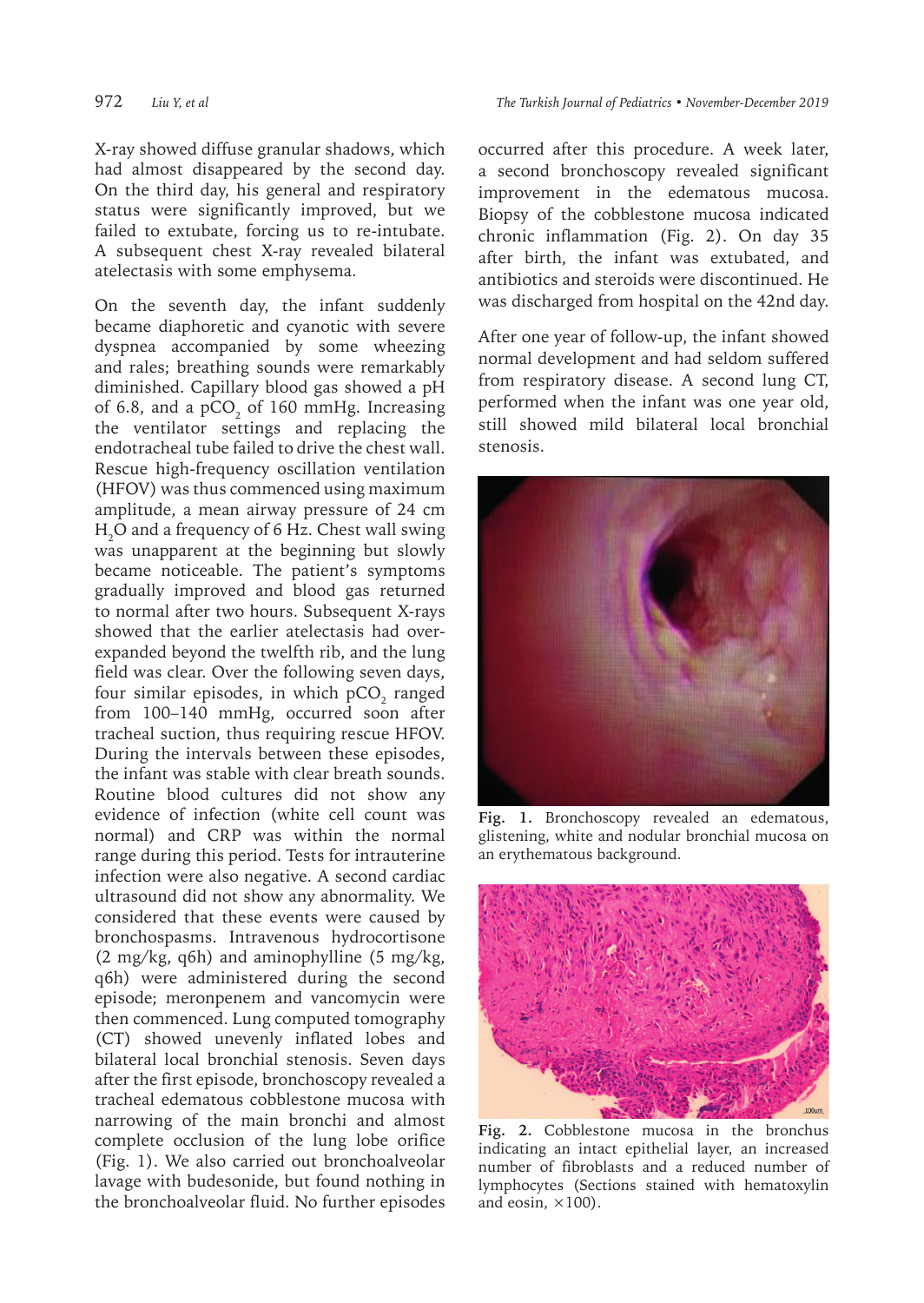We obtained informed consent from the patient's family in order to publish this report.

### **Discussion**

A previous study of preoperative bronchofibroscopy in children reported the incidence of tracheobronchial cobblestone mucosa to be 38.8%; the incidence in children under 3 years of age (43.5%) was significantly lower than that of children over 3 years of age (56.4%) and cobblestone mucosa was not detected in infants younger than 4 months of age.3 The different incidences across different age groups are most likely to be associated with maturity of the immune system. We believe that this is the first report of this type of lesion in neonates. Cobblestone mucosa is usually thought to be an irritant inflammatory response associated with gastroesophageal reflux, respiratory tract infections and aspiration. However, previous research has failed to confirm this assumption.<sup>3,4</sup> The pathogenesis of tracheobronchial cobblestone mucosa *in utero* is still unclear, partly because the fetal airway fills with lung fluid. It is difficult for stimulants to enter the airway unless hypoxia causes gasping breathing. In the current case, prenatal monitoring and birth status did not suggest intrauterine hypoxia, and there was no evidence of intrauterine infection. Furthermore, cobblestone mucosal pathology showed chronic inflammation, which also did not support the speculations described above. Respiratory and gastrointestinal epithelia share a common embryonic origin in the primitive foregut, which may account for their structural similarities. Furthermore, there is mounting evidence to show that stimulation of one mucosal compartment can directly and significantly impact upon a distant mucosal site.<sup>5</sup> Consequently, the tracheal cobblestone mucosa may not only be related to stimuli from the airway, but also from the gut. Exposure of the gut mucosa to antigens *in utero* is known to induce an immune response<sup>6</sup>; however, we are still unable to provide a satisfactory explanation for the pathogenesis of lesions in the tracheal mucosa in the uterus.

Tracheobronchial cobblestone mucosa does not usually cause respiratory symptoms in children.3,4 In adults, edematous cobblestone

mucosa has been reported as a manifestation of pulmonary complications in patients with inflammatory bowel disease; in such cases, diffuse edema mucosal protrusions lead to a narrow airway and respiratory distress.7,8 This situation is similar to what we observed in our present case.

Respiratory distress and pulmonary hemorrhage can occur shortly after birth, and are usually related to hypoxia and lung damage *in utero*. However, this particular newborn had no history of intrauterine hypoxia and no obvious abnormality. The fact that the lung shadow evident upon admission disappeared rapidly, along with the failure to extubate, and the atelectasis on the third day, can be explained by the existence of tracheobronchial stenosis. Therefore, the pulmonary hemorrhage may have been related to excessive negative pressure in the alveoli caused by almost three hours of forced breathing to overcome the increased resistance caused by the tracheobronchial stenosis. Due to the tracheobronchial stenosis, a slight reduction in caliber may have increased resistance and aggravated bronchial obstruction in a remarkable manner. The acute severe hypercapnia was characterized by paroxysmality for a duration of 2 hours, which was probably triggered by bronchial muscle contraction rather than aggravated airway edema and secretion retention. Moreover, the pathological manifestation of tracheal cobblestone mucosa involves chronic inflammation, which is also found in children.4 Airway inflammation *in utero* may have increased our patient's reactivity and caused his condition to deteriorate. His episodes ceased after the edematous mucosa had improved, suggesting that such episodes are caused by severe bronchial obstruction due to edematous cobblestone mucosa.

The occurrence of bronchial obstruction is unpredictable and persistent, and medication does not relieve symptoms in a rapid manner. Effective ventilation is very important for maintaining gas exchange during this critical period. Previously, Devaskar et al.2 described four neonates who developed seven life-threatening bronchospasms upon conventional ventilation. These neonates had a pCO2 of  $>120$  mmHg and a pH  $< 7.0$ . Although very high peak inspiratory pressure